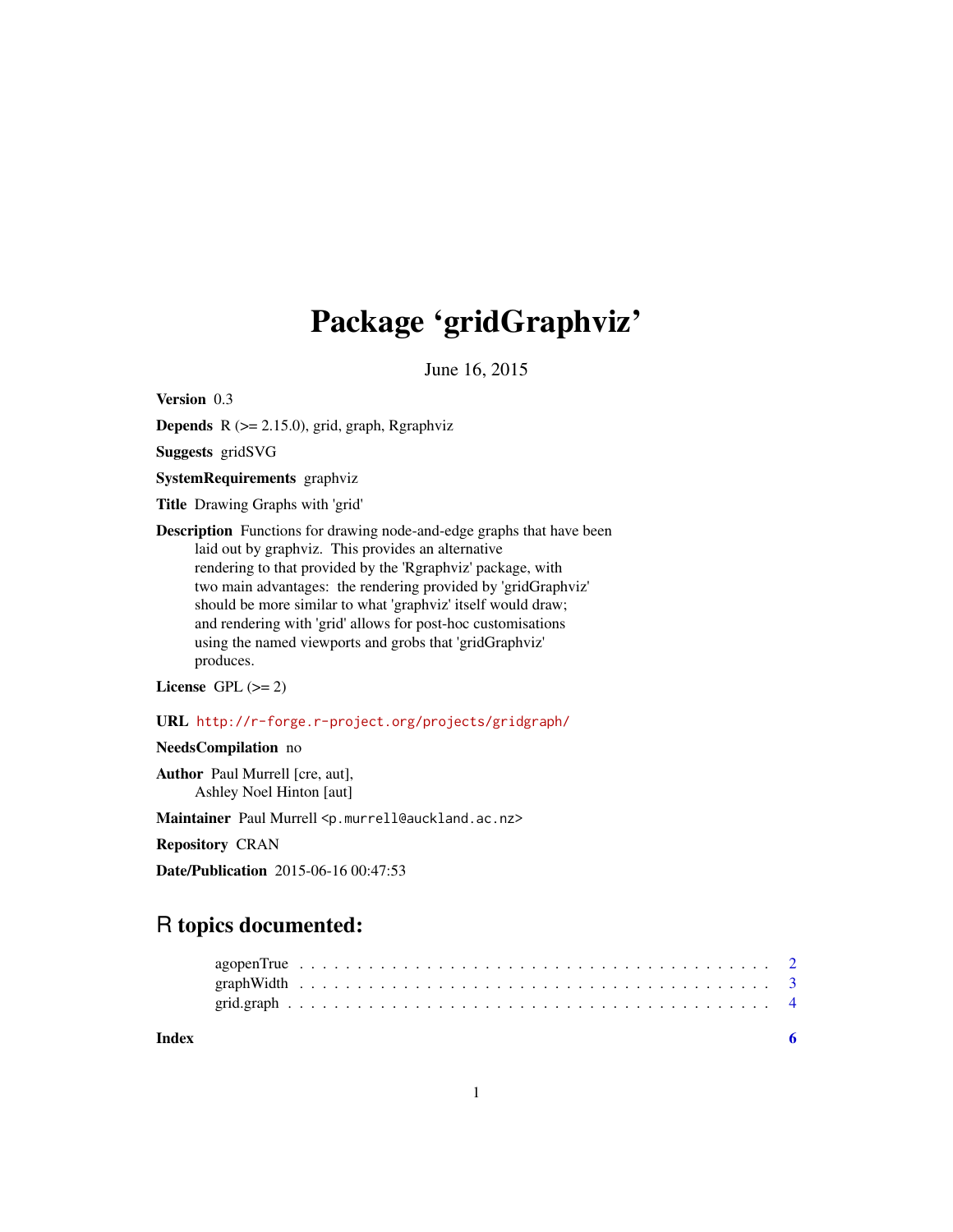<span id="page-1-0"></span>

#### Description

This function is a wrapper for the Rgraphviz function agopen and will produce a laidout Ragraph object with layout more true to the result produced by graphviz.

#### Usage

```
agopenTrue(graph, name, nodes, edges, kind = NULL, layoutType = "dot",
           attrs = list(), nodeAttrs = list(), edgeAttrs = list(),
           subGList = list(), edgeMode = edgemode(graph),
           recipEdges = c("combined", "distinct"))
```
#### Arguments

| An object of class graph NEL                                                                                     |
|------------------------------------------------------------------------------------------------------------------|
| A list of pNode objects                                                                                          |
| A list of pEdge objects                                                                                          |
| The name of the graph                                                                                            |
| The type of graph                                                                                                |
| Defines the layout engine. Defaults to dot, and see graphvizCapabilities ()\$layoutTypes<br>for possible values. |
| A list of graphyiz attributes                                                                                    |
| A list of specific node attributes                                                                               |
| A list of specific edge attributes                                                                               |
| A list describing subgraphs for the graph parameter                                                              |
| Whether the graph is directed or undirected                                                                      |
| How to handle reciprocated edges, defaults to combined                                                           |
|                                                                                                                  |

#### Details

As of Rgraphviz version 2.2.1 (2013-01-31) agopen:

- Produces graphs of the same size as the current device, or at a default size of 7x7 inches.
- Forces nodes to fixed default height and width.
- Does not pass through edge weight information.

This function returns an Ragraph object with graph and node sizes set by graphviz or by the user. It also ensures edge weight information is passed through.

#### Value

An object of class Ragraph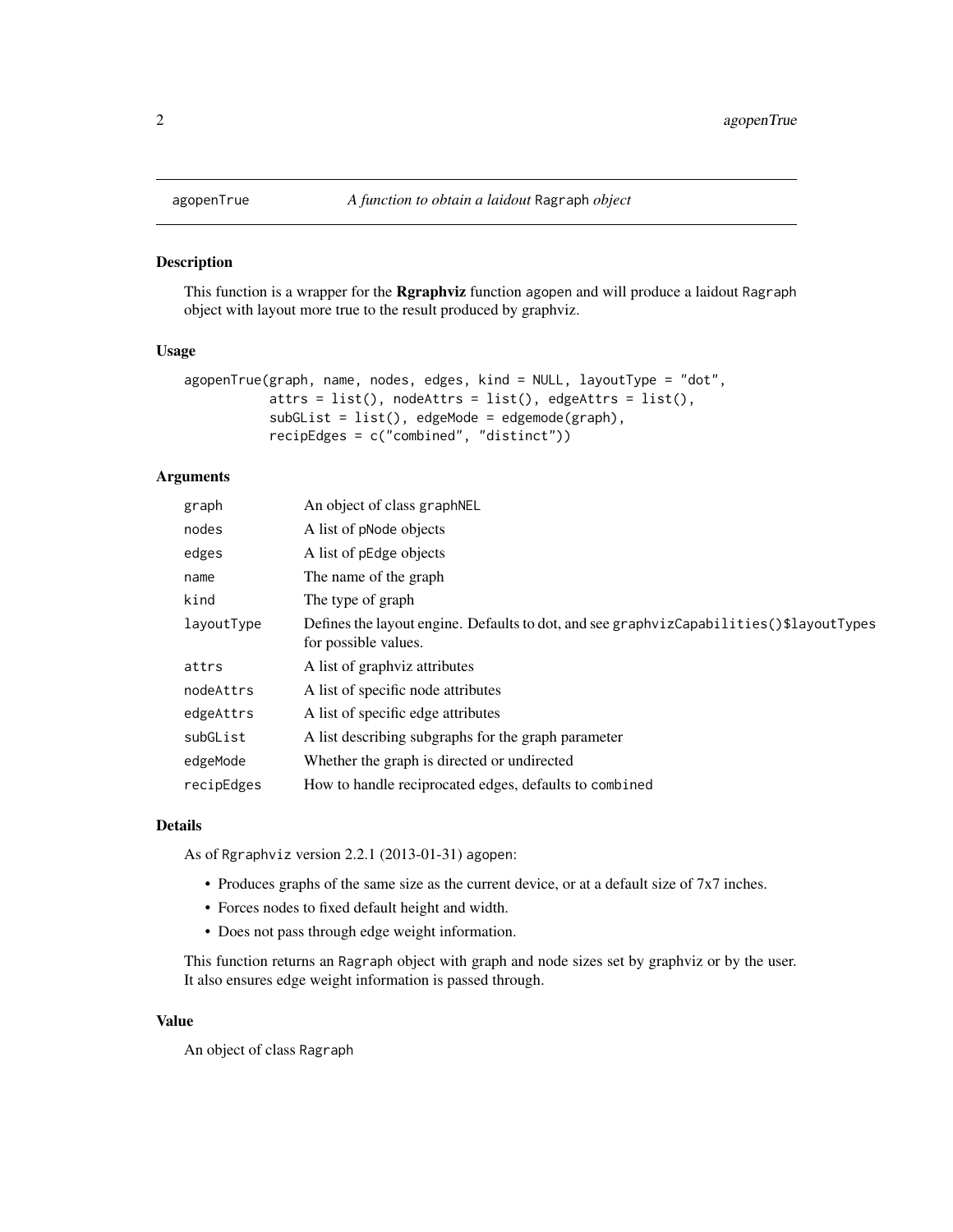#### <span id="page-2-0"></span>graphWidth 3

#### Author(s)

Ashley Noel Hinton

#### References

graphviz

#### See Also

[agopen](#page-0-0)

#### Examples

```
gnel <- new("graphNEL",
            nodes=letters[1:3],
            edgeL=list(a=list(edges=c("b", "c")),
                       b=list(),
                       c=list()),
            edgemode="directed")
rag <- agopenTrue(gnel, "")
grid.graph(rag)
```
graphWidth *Get width/height of an* Ragraph *object*

#### Description

These functions will return the width or height of an **Rgraphviz** Ragraph object in inches.

#### Usage

```
graphWidth(graph)
graphHeight(graph)
```
#### Arguments

graph a laidout Ragraph object

#### Value

A numeric vector of length 1.

#### Author(s)

Ashley Noel Hinton

#### References

graphviz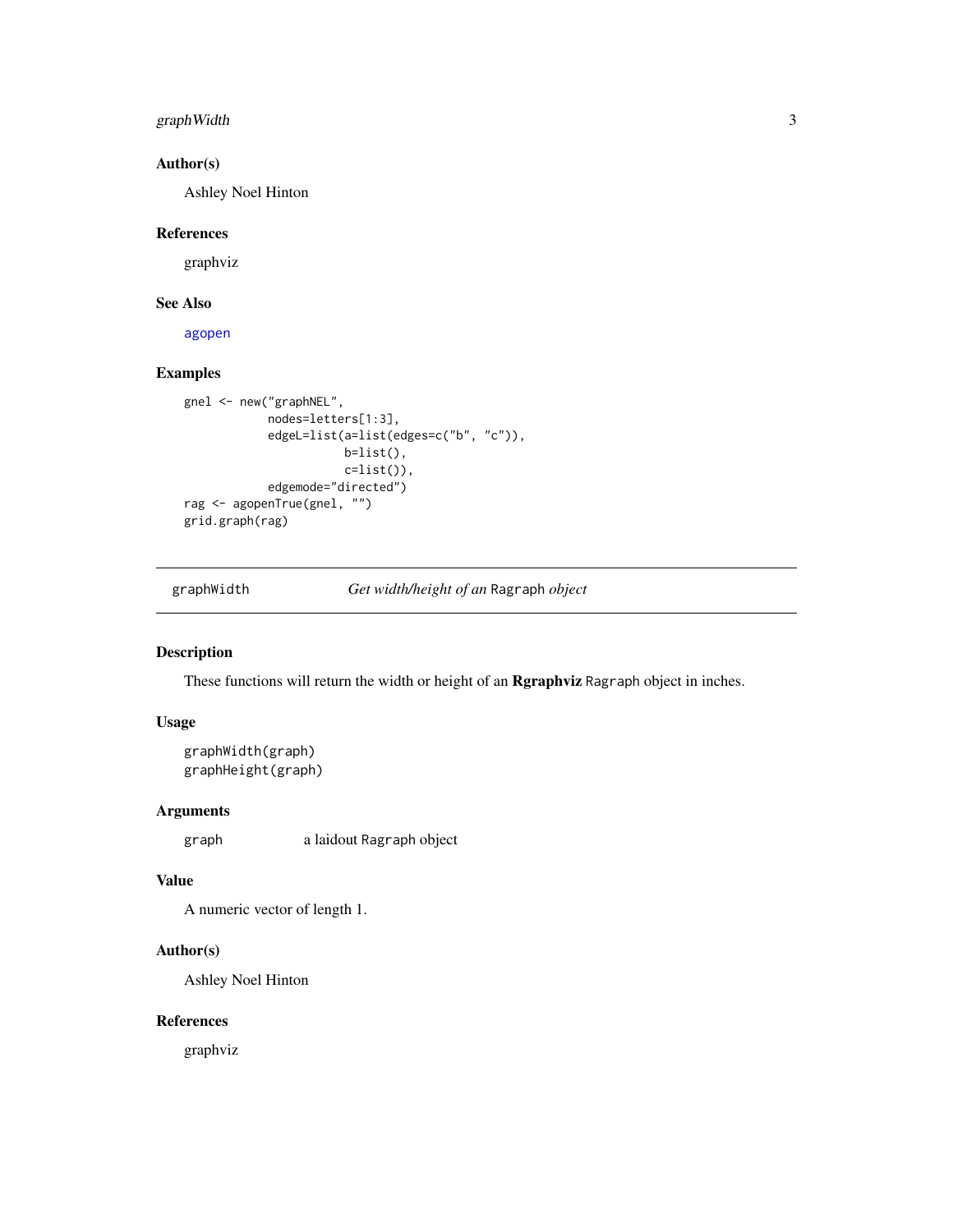#### See Also

[Ragraph](#page-0-0)

## Examples

```
gnel <- new("graphNEL",
            nodes=letters[1:3],
            edgeL=list(a=list(edges=c("b", "c")),
                      b=list(),
                       c=list()),
            edgemode="directed")
rag <- agopenTrue(gnel, "")
graphWidth(rag)
graphHeight(rag)
```
## grid.graph *Draw a Node-and-Edge Graph*

#### Description

Take a description of the layout of a graph, as produced by the Rgraphviz package, and draw it.

#### Usage

grid.graph(rag, newpage = FALSE, nodesOnTop = TRUE)

#### Arguments

| rag        | An Ragraph object (must be laid out).                                                  |
|------------|----------------------------------------------------------------------------------------|
| newpage    | Logical value indicating whether to draw the graph on a new page.                      |
| nodesOnTop | Logical value indicating whether nodes should be drawn after edges (or vice<br>versa). |

#### Author(s)

Paul Murrell

#### References

graphviz

<span id="page-3-0"></span>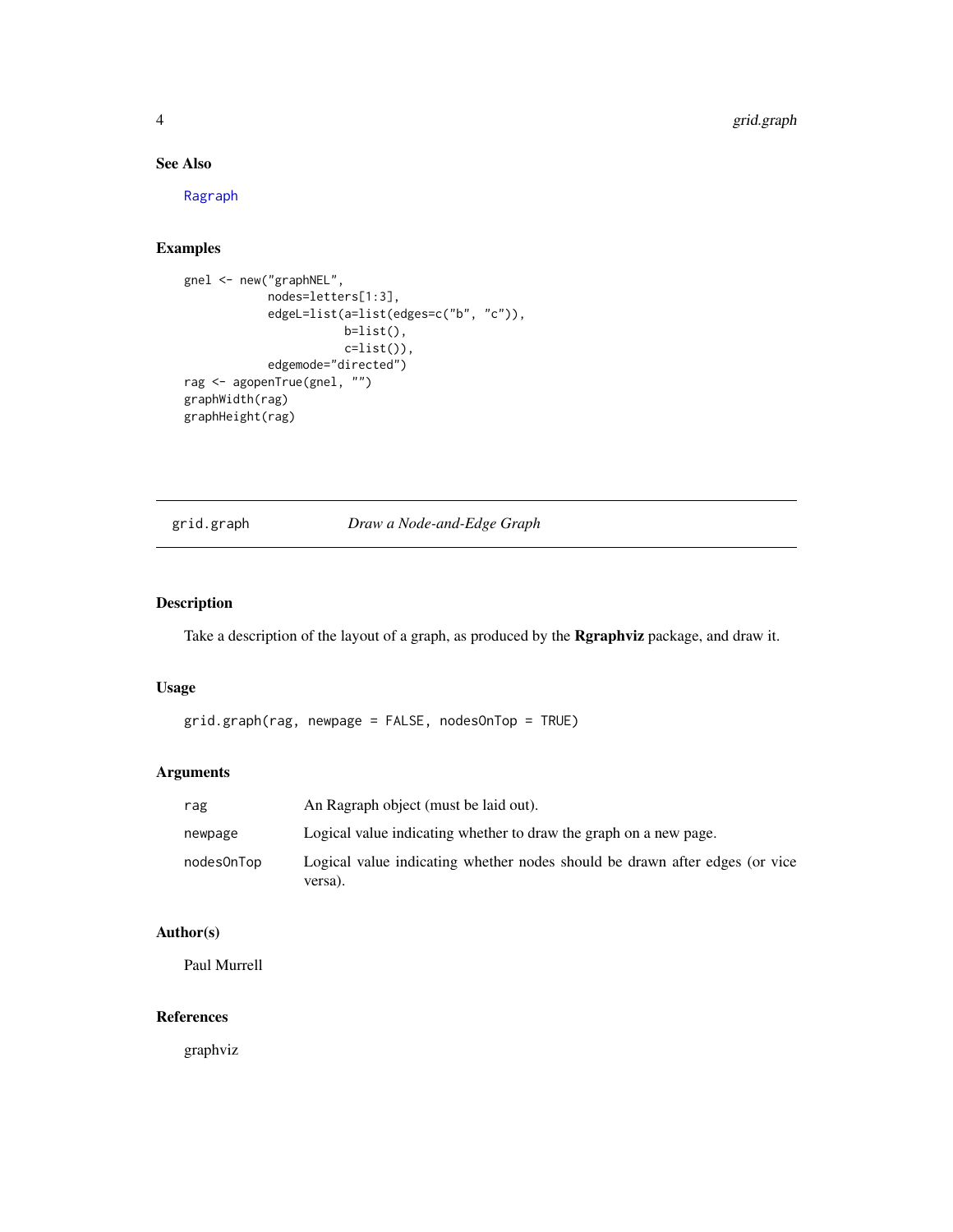# grid.graph

# Examples

```
gnel <- new("graphNEL",
           nodes=letters[1:3],
           edgeL=list(a=list(edges=c("b", "c")),
                     b=list(),
                     c=list()),
           edgemode="directed")
rag <- agopen(gnel, "")
grid.graph(rag)
```